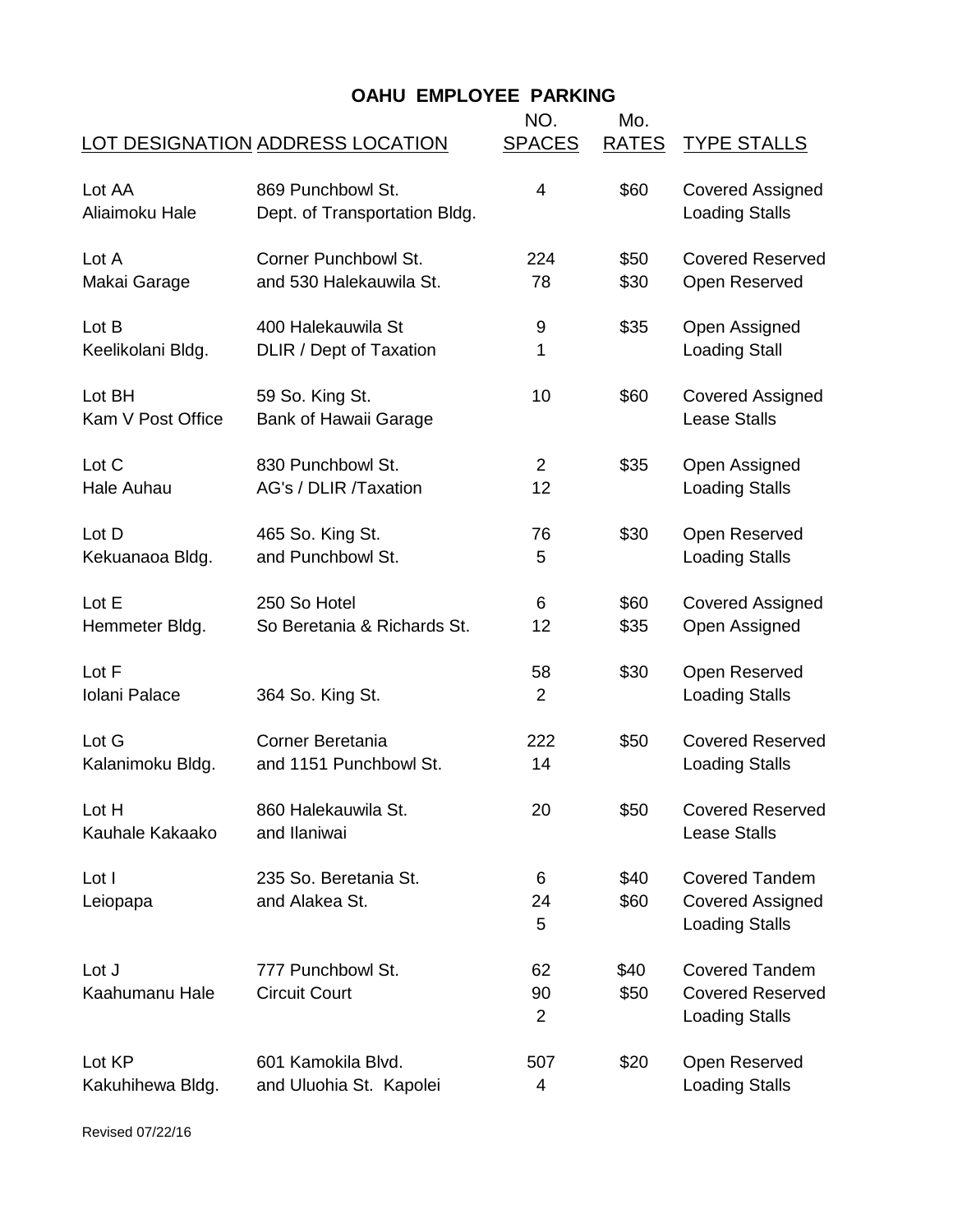| <b>LOT DESIGNATION</b>       | <b>ADDRESS LOCATION</b>    | <b>SPACES</b> | <b>RATES</b> | <b>TYPE STALLS</b>                    |
|------------------------------|----------------------------|---------------|--------------|---------------------------------------|
| Lot L                        | 1250 Punchbowl St          | 155           | \$30         | Open Reserved                         |
| Kinau Hale Bldg.             | and Beretania St.          | 4             |              | <b>Loading Stalls</b>                 |
| Lot M                        | 335 Merchant St.           | 14            | \$35         | Open Assigned                         |
| Old Federal Bldg.            |                            | 1             |              | Handicapped                           |
| Lot N                        | 1099 Alakea St.            | 398           | \$60         | <b>Covered Assigned</b>               |
| Alii Place                   | and Hotel St.              | 34            | \$45         | <b>Tandem Assigned</b>                |
| Lot $O, R, 8L$               | 333 N. King St.            | 16            | \$30         | Open Reserved                         |
| Oahu Rail & Land             |                            | 26            | \$35         | Open Assigned                         |
| Lot P                        | 869-A Punchbowl St.        | 273           | \$50         | <b>Covered Reserved</b>               |
| <b>Parking Structure</b>     | <b>Automotive Division</b> | 100<br>2      | \$30         | Open Reseved<br><b>Loading Stalls</b> |
|                              |                            |               |              |                                       |
| Lot Q                        | 1428 So Beretania          | 18            | \$50         | <b>Covered Assigned</b>               |
| Agriculture Bldg.            | and So. King St.           | 21            | \$30         | Open Reserved                         |
|                              |                            | 35            | \$20         | Open Tandem                           |
| Lot R                        | 564 Pohukaina St.          | 216           | \$50         | <b>Covered Reserved</b>               |
| South St Garage              | and South St.              | 72            | \$30         | Open Reserved                         |
| Lot S                        | 415 So. Beretania St.      | 375           | \$60         | <b>Covered Assigned</b>               |
| <b>State Capitol</b>         | and Punchbowl St.          | 11            |              | <b>Loading Stalls</b>                 |
| Lot T                        | 1111 Alakea St.            | 56            | \$40         | <b>Covered Tandem</b>                 |
| Kauikeaouli Hale             | <b>District Court</b>      | 148           | \$50         | <b>Covered Reserved</b>               |
|                              |                            | 3             |              | <b>Loading Stalls</b>                 |
| Lot V                        | 1400 Punchbowl St.         | 88            | \$30         | Open Reserved                         |
| <b>Vineyard Garage</b>       | and Vineyard Blvd.         | 302           | \$50         | <b>Covered Reserved</b>               |
|                              |                            | 4             |              | <b>Loading Stalls</b>                 |
| Lot WA                       | 919 Ala Moana Blvd.        | 134           | \$30         | Open Reserved                         |
| Aafes Bldg.                  | and Ahui St.               | 3             |              | <b>Loading Stalls</b>                 |
| Lot WB                       | 1009 Ala Moana Blvd.       | 100           | \$30         | Open Reserved                         |
| <b>Fishermans Wharf</b>      | and Ward Ave.              | 3             |              | <b>Leased Stalls</b>                  |
| Lot WW                       | 94-275 Mokuola St.         | 84            | \$20         | Open Reserved                         |
| Waipahu Civic Center Waipahu |                            | 6             |              | <b>Loading Stalls</b>                 |